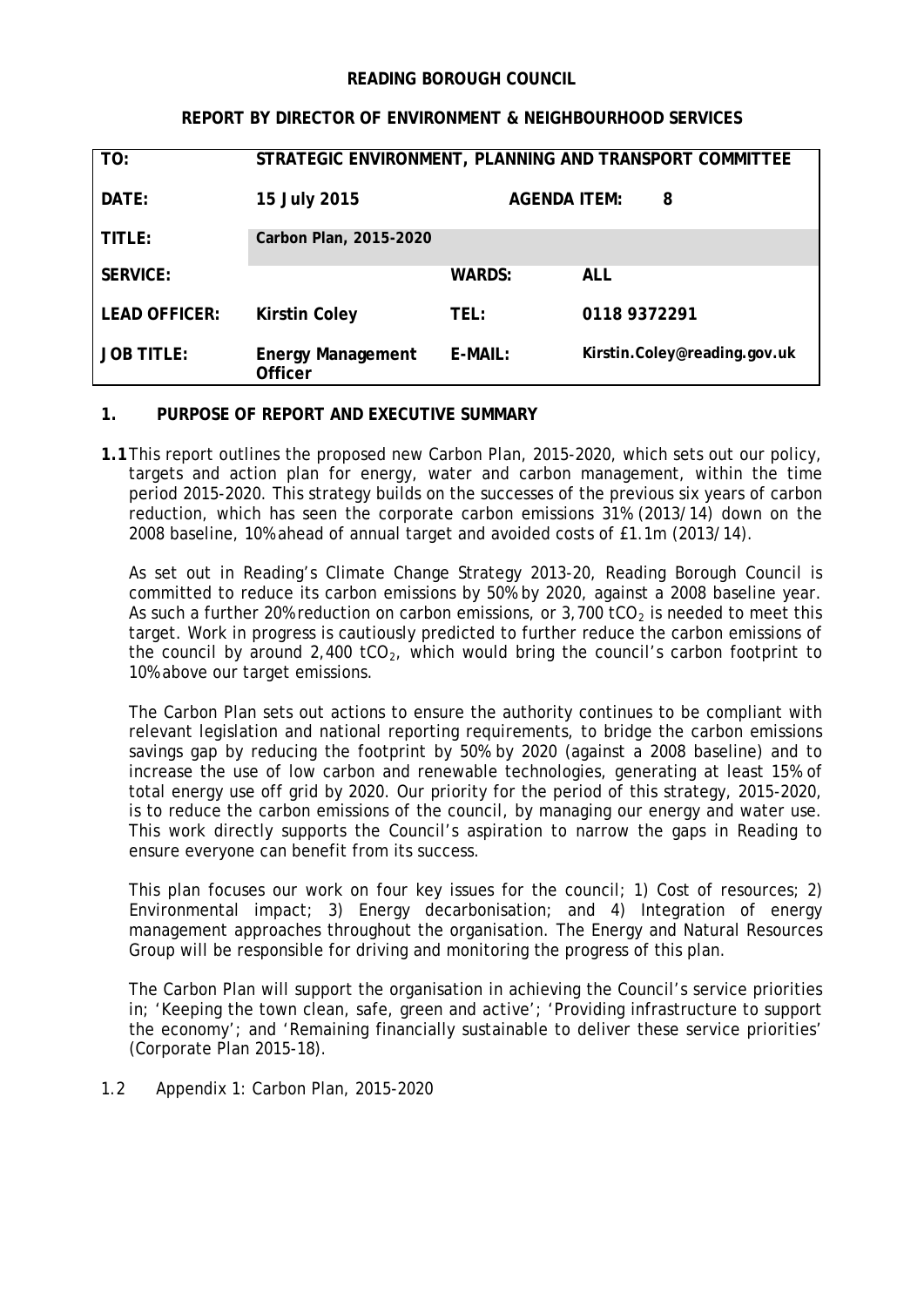# **2. RECOMMENDED ACTION**

**2.1** *Councillors approve the submission of the Carbon Plan, 2015-2020, which highlights savings, avoided costs and progress to date and sets out actions to continue to reduce carbon emissions over the next 5 years to enable the council to meet the 50% reduction target 2020.*

# **3. POLICY CONTEXT**

### **3.1** *National policies*

Since Reading Borough Council signed the Nottingham Declaration on Climate Change in 2006 there have been numerous local and national policies and targets, and legislation which have influenced the Council's energy management work.

The 2008 Climate Change Act established the world's first legally binding climate change target. The act aims to reduce the UK's greenhouse gas emissions by at least 80% (from the 1990 baseline) by 2050.

### **3.2** *Local policies*

In 2007 RBC worked with the Carbon Trust to produce Reading's Local Authority Carbon Management Plan (LACM), which measured and reported the authority's carbon footprint, set a 2% annual carbon reduction target and identified potential activities to make carbon reductions.

### **3.2.1** *Climate Change Strategy*

In 2008, the Council launched its Climate Change Strategy (2008-2013), '*Stepping Forward for Climate Change'*. A key commitment in this document, informed by the LACM, was to reduce its carbon footprint by 20% by 2012/13 and 50% by 2020. This has been reinforced by the Reading Climate Change Strategy 2013-20, '*Reading Means Business on Climate Change*' a collaborative strategy with business, community and public sector.

# **3.2.2** *Corporate Plan 2015-2018 and 'Narrowing the gap'*

Reading Borough Council has set out its key priorities to help narrow the gaps in Reading to ensure that everyone can benefit from its success (Corporate Plan 2015- 2018). Six service priorities have been identified to focus the work of the Council. Our priority for the period of this strategy, 2015-2020, is to reduce the carbon emissions and close the savings gap. Our work to manage the council's energy and water use directly supports three of the Council's service priorities; Keeping the town clean, safe, green and active; Providing infrastructure to support the economy; and Remaining financially sustainable to deliver these service priorities.

We continue to focus our work on the four key issues which affect our energy and water use and carbon emissions; cost; environmental impact; energy decarbonisation; and integration of energy management approaches throughout the organisation.

#### **3.2.3** *Other RBC policies and work streams*

It is crucial that the activity identified within the Carbon Plan is closely linked with work that is occurring within services which have a significant dependence on energy, such as, asset management, street lighting policy use and facilities management.

# **4. THE PROPOSAL**

# **4.1 Current Position:**

Reading Borough Council's current corporate (not including schools) energy spend in 2013/14, principally on electricity and gas, for buildings and street lighting, totalled over £2m (not including standing charges and network charges). The corporate carbon footprint for 2013/14 was 13,585 tCO<sub>2</sub>, 31% down on the baseline year (2008/9).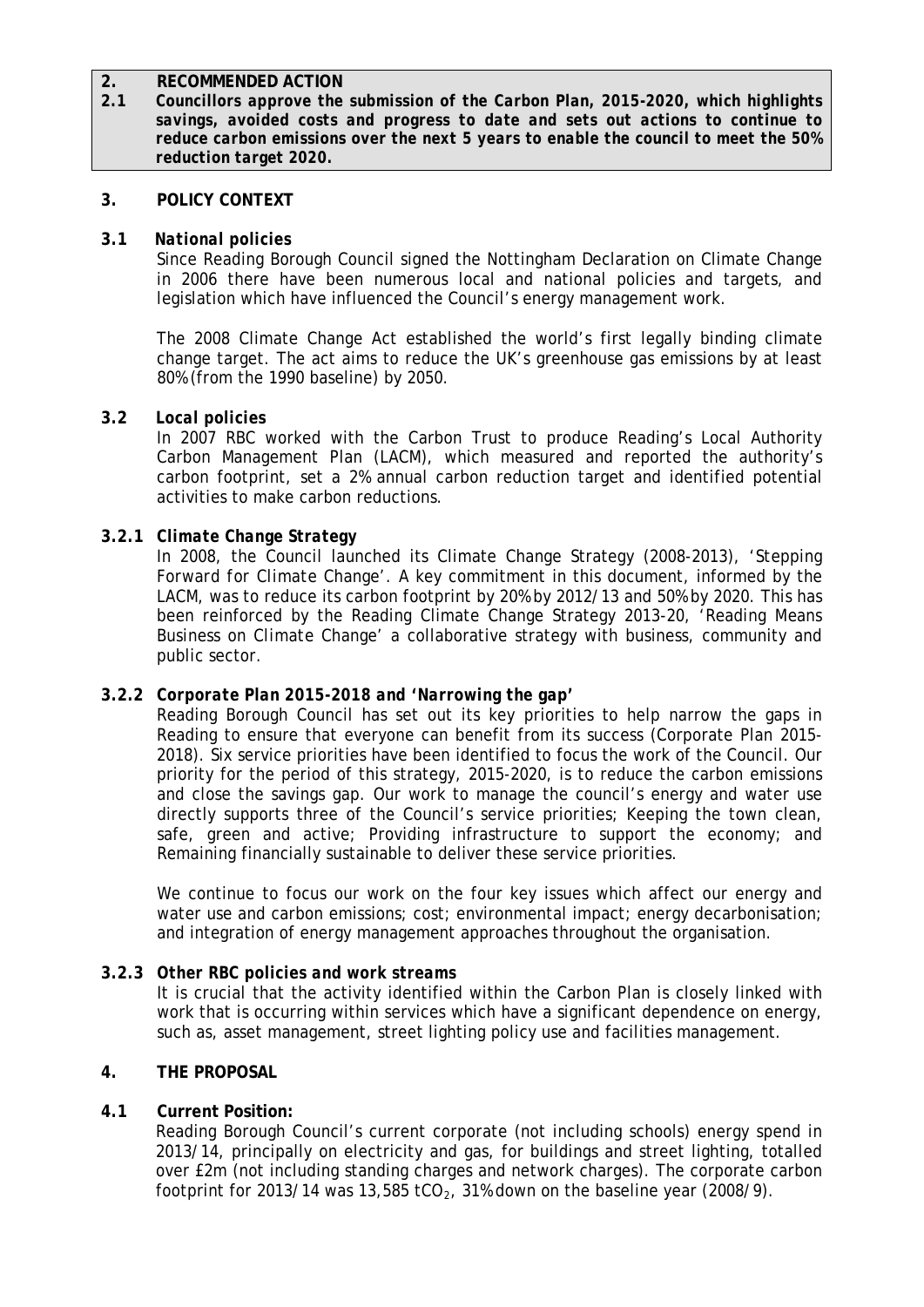Unit prices for energy have varied annually but increased overall over the last six years, so although energy use in kWh has decreased by over 30% since 2008/9, spend on energy has slightly increased.

Since the Council began its investment programme in 2008 just under £1m has been invested through the SALIX energy efficiency fund. Of this, £669 k has been invested in 48 corporate projects, totalling an annual saving of £190 k, 1,320 tCO<sub>2</sub>, with an average 3.5 year pay back. Reading Borough schools have invested £261 k in 22 projects, giving a total annual saving of  $E50$  k, 278 tCO<sub>2</sub>, with an average pay back period of 5.3 years.

Reading Transport Ltd have continued to invest in their bus fleet. These investments include electric hybrid vehicles and more recently a fleet of renewably sourced, Compressed Natural Gas (CNG) fuelled buses. RTL have begun replacing Euro IV vehicles with more efficient Euro VI double deck buses. This substantial investment in the bus fleet has reduced the fuel consumption and associated carbon emissions of the fleet by 13% (tCO<sub>2</sub> per kilometre travelled) and helped to improve the air quality of the Borough.

A major investment of £1.22m on 26 solar panel systems on schools, council and community buildings was made in 2012, saving 210 tonnes of carbon emissions per annum and creating an income of £135,000 per year to the Council (from energy charging and government incentive scheme).

In 2013/14, the Council installed 1,300 LED streetlights. This represents around 10% of the streetlights in Reading. LED (Light Emitting Diode) technology is capable of reducing energy use from the lamps by over 70% and makes significant savings on maintenance.

In 2014/15 the Council invested £1.1m on energy efficiency and renewable energy measures in the new Civic offices, which is predicted to reduce the energy use of the Council's headquarters by 75%. The new Civic offices now host the Council's largest solar panel system with 572 solar panels, generating an estimated 10% of the building's electricity.

As a result of these actions, in combination with others, the corporate carbon emissions from 2013/14 were 31% down on 2008, 10% ahead of target. An assessment of 'value at stake' shows that over £1m of energy costs were avoided by the Council in 2013/14, compared to no action being taken.

Work is ongoing to continue to reduce the carbon emissions of the Council, including the installation of approximately 5,400 PV solar panels on around 465 Council houses, a full upgrade of street lights across the borough to LED lamps and investigations into the development of energy performance contracting schemes to invest in whole building approaches with guaranteed energy savings. Cautious predictions estimate that the most recent and ongoing investments should save at least a further 2,400 tCO<sub>2</sub>. Should RBC maintain its current energy consumption, and make only these recently identified savings, the carbon footprint would be around  $1,300$  tCO<sub>2</sub> adrift from its corporate 2020 target of 9,881 tCO<sub>2</sub>, or over 10% above the target emissions. The aims, objectives and actions set out in this new plan should bridge this savings gap.

#### **4.2 Option Proposed**

The new Carbon Plan for the Council sets the policy, targets and action plan for energy, water and carbon management, within the time period 2015-2020.

The plan sets out actions to ensure the authority continues to be compliant with relevant legislation and national reporting requirements, to reduce carbon emissions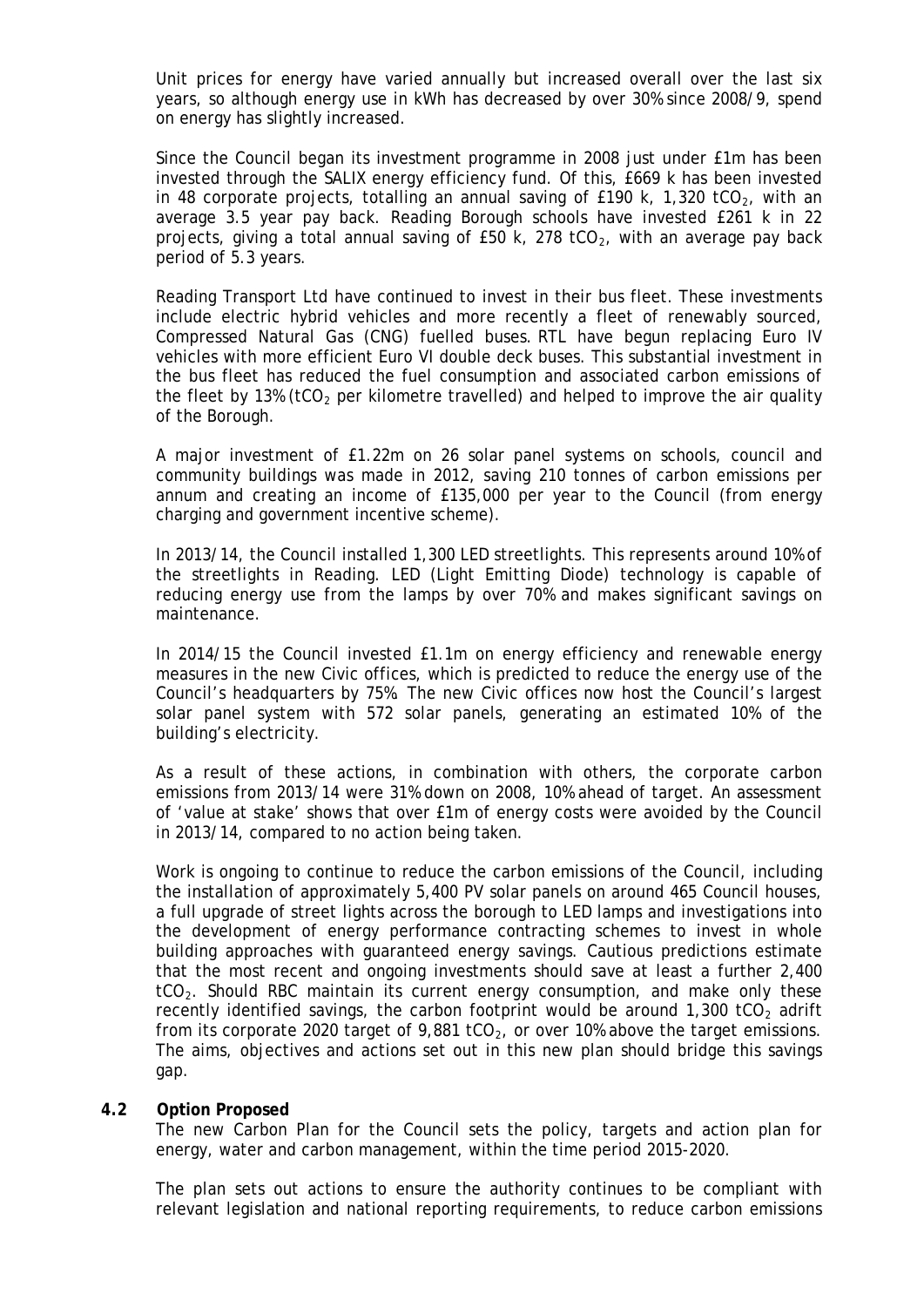by 50% by 2020 (against a 2008 baseline) and increase the use of low carbon and renewable technologies, generating at least 15% of total energy use off-grid by 2020.

Building on the successes of the previous six years of carbon reduction, this plan focuses our work on four key issues for the council;

- 1) Cost of resources;
- 2) Environmental impact;
- 3) Energy decarbonisation; and
- 4) Integration of energy management approaches throughout the organisation.

An action plan has been developed which outlines our work to help bridge the carbon emissions savings gap by 2020, and reduce the Council's energy and water use, and ensure that the necessary systems and processes are in place to allow continuous improvement in the Council's operations, through effective monitoring and management of energy and water use.

In summary the actions fall into four categories;

- Establishing and maintaining organisational systems and approaches that maintain and improve the efficient use of energy and water, and make energy and water management an integral part of decision making processes
- Identification and investment in infrastructure and building estate
- Planning for and being ready for opportunities in the future
- Working with others and sharing good practice

To achieve the levels of energy, water and carbon emissions reduction required, certain levels of investment will be needed. The key investments identified for further investigation within this plan are;

- 1. *Further Salix investment in RBC building estate*: Salix Funding is invest-to-save funding which was secured in 2008, and will remain available to the Council should appropriate investment opportunities continue to be identified. All projects must meet strict Salix Funding investment criteria. Significant experience has been gained from investment in 48 corporate and 22 school projects. Currently a further 3 corporate projects are in progress and 12 more are in development.
- 2. *Street lighting upgrade across the borough, including bollards and signage*: Funding has been secured from the Department for Transport (DfT) to cover 70% of the cost of upgrading all street lighting across the borough. This project is in collaboration with Slough and Wokingham Borough Council. The remaining 30% of our cost will be met by RBC.
- 3. *Energy Performance Contracting, potentially using the RE:FIT framework, to upgrade key buildings using a 'whole building approach'*: initial assessment of buildings' potential being undertaken in conjunction with Local Partnerships, through the Energy and Natural Resources Group and Land & Property Working Group. Results of desktop assessment will provide basis for development of full business case for approvals.
- 4. *Further investment in renewable technology to generate additional, long-term income*: Further corporate sites under assessment for suitability of PV, a solar farm scheme is being investigated and PV is to be considered for the new school expansions. Assessment of potential of all RBC estate, for solar PV, is planned.

The Energy and Natural Resources Group will be responsible for monitoring and driving the progress of this strategy. This officer group will have appropriate directorate representatives and technical specialists as members of the group. The group will steer the progress of the key projects identified within the strategy, and will update and communicate with other relevant officer groups, senior management and councillors, when appropriate, to ensure all key stakeholders are involved in the development and implementation of actions from the Carbon Plan, and decisions are made with appropriate information.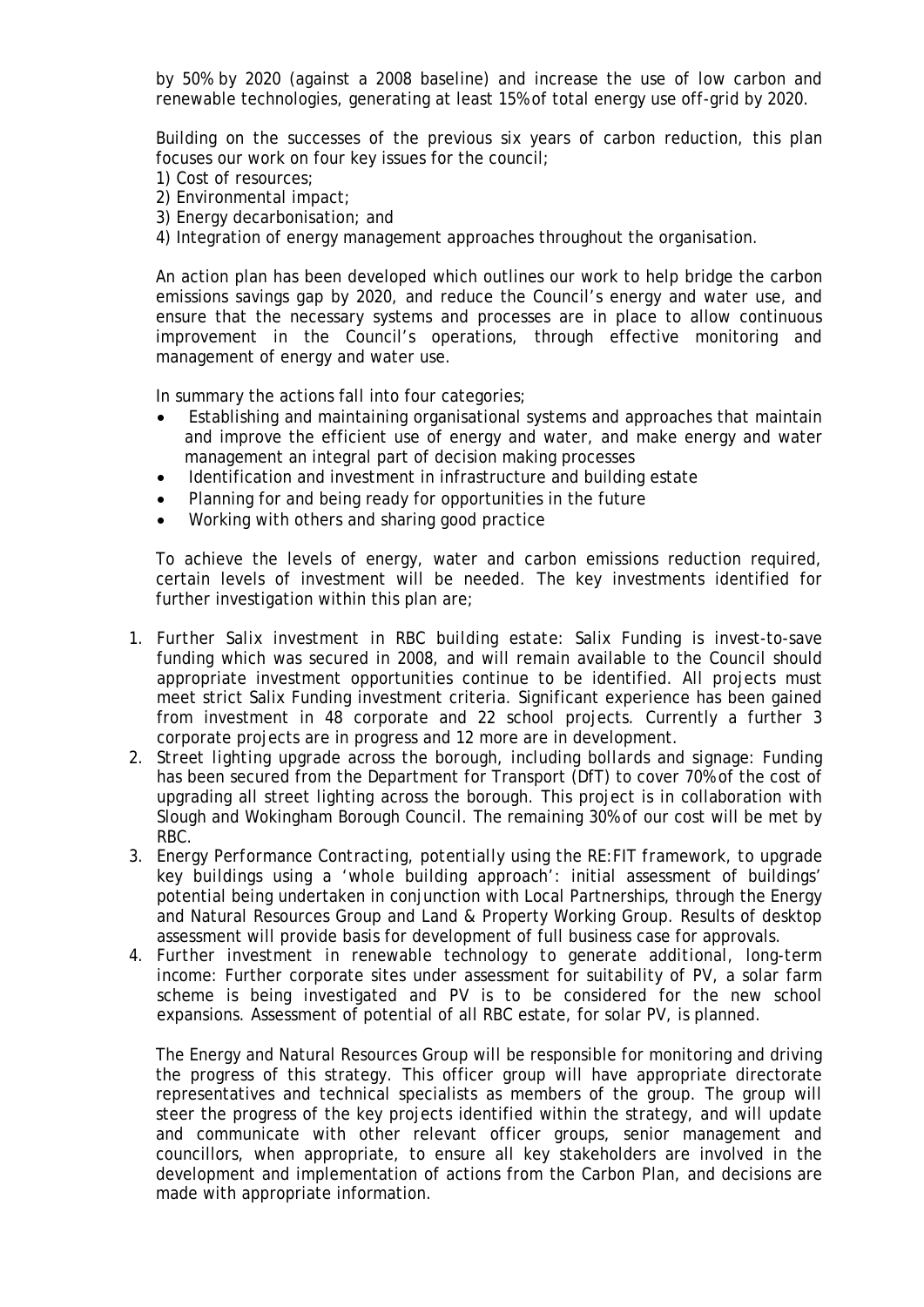The Energy and Natural Resources Group will work with others and share good practice, such as Reading Transport Ltd, and will seek to better measure and report the carbon emissions of the wider operations of the authority.

The value at stake represents the total potential cost savings in energy and water that can be obtained through adopting the proposed activity within the Carbon Plan. Should RBC adopt the Carbon Plan, the potential savings over and above the energy savings recently identified, or in progress (totalling over £700k), are indicated to represent at least a further £500k saving on annual energy costs by 2020. Should energy prices increase, which over a 5 year period is likely to occur, with the Department of Energy and Climate Change predicting on average an annual increase of 1.7%, these avoided costs would be higher.

Avoided costs should also be taken into consideration. Organisations which do not monitor and manage their energy use effectively across their estate typically experience a drift in energy use upwards of around 1.5% per year (Carbon Trust). By managing our energy use closely and effectively the Council would avoid this drift in energy use, which could be over £380k in 2020/21, assuming no energy price increases.

Further detailed work is required to establish certainty with the scale of future savings. Thorough business cases will be developed for future significant investment, which will include systematic analysis and conservative estimates of proposed savings.

### **5. CONTRIBUTION TO STRATEGIC AIMS**

5.1 Reading Borough Council has set out its key priorities to help narrow the gaps in Reading to ensure that everyone can benefit from its success (in its Corporate Plan 2015-2018). Six service priorities have been identified to focus the work of the Council. Our priority for the period of this strategy, 2015-2020, is to reduce the carbon emissions savings gap and our work to manage our energy and water use directly supports three of the Council's service priorities;

> Keeping the town clean, safe, green and active Providing infrastructure to support the economy Remaining financially sustainable to deliver these service priorities

# **6. COMMUNITY ENGAGEMENT AND INFORMATION**

- 6.1 The carbon emissions targets for RBC are defined in the Climate Change Strategy 2013-2020. This was widely consulted on, and is a partnership strategy with public sector, business and the community. It received cross-party support.
- 6.2 This internal Carbon Plan has been consulted on with relevant officers, particularly Property Services, Facilities Management, relevant Services and Education.
- 6.3 Reading Borough Council is required to report its annual carbon emissions to the Department of Energy and Climate Change. The authority's Greenhouse Gas Protocol (GHG) report is publically available and published on the council's website. The carbon emissions from the wider Council's activities (called Scope 3) are also reported here, including Reading Transport Ltd.

# **7. EQUALITY IMPACT ASSESSMENT**

- 7.1 An Equalities Impact Assessment is not required
- **8. LEGAL IMPLICATIONS**